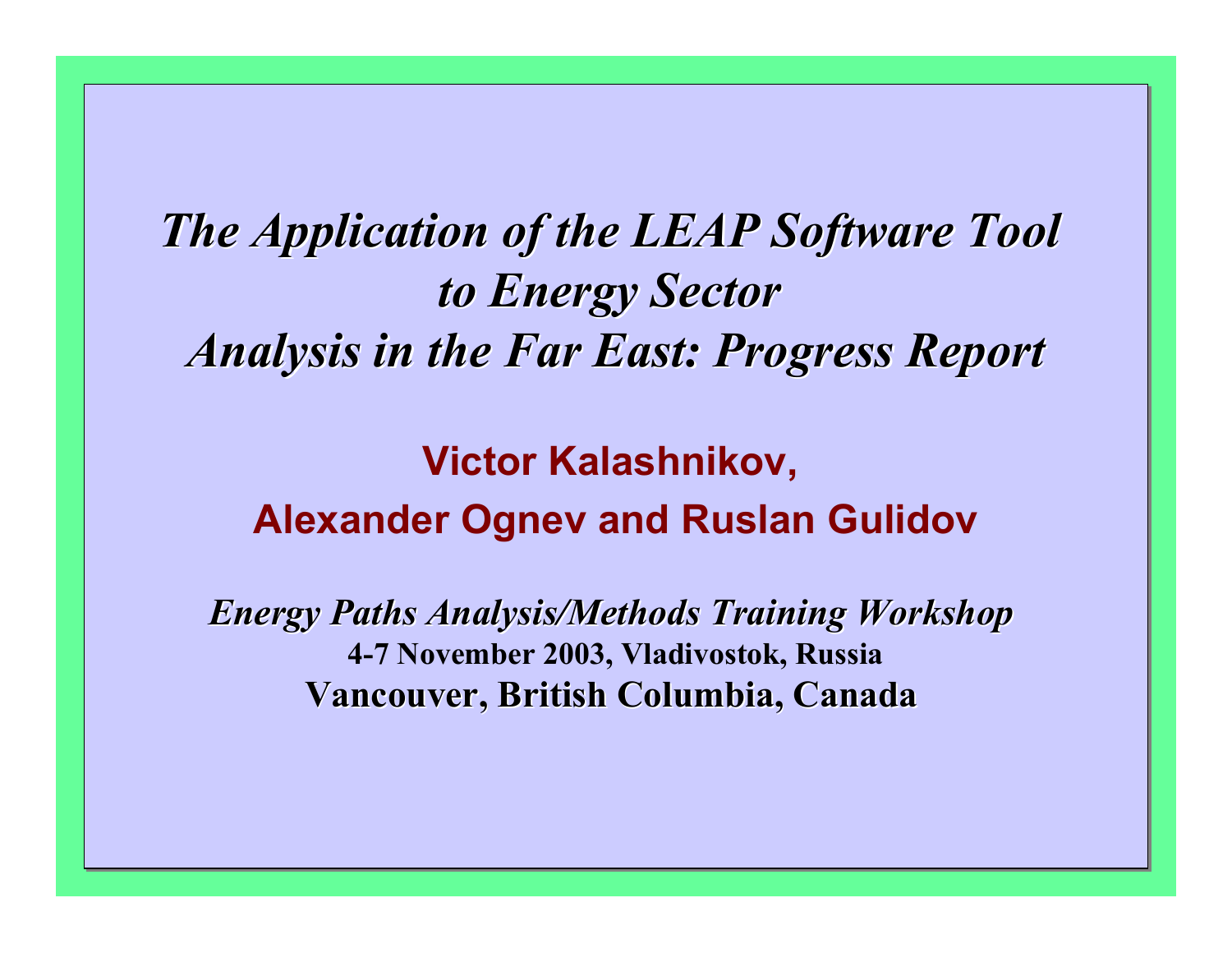**Background of RFE LEAP Application**

- • **Work on RFE LEAP modeling has been suspended after April 2002**
- **Previous student left the Project**
- **New student recruited this year**
- **Lack of experience of work with LEAP**
- **Some LEAP activities have been undertaken**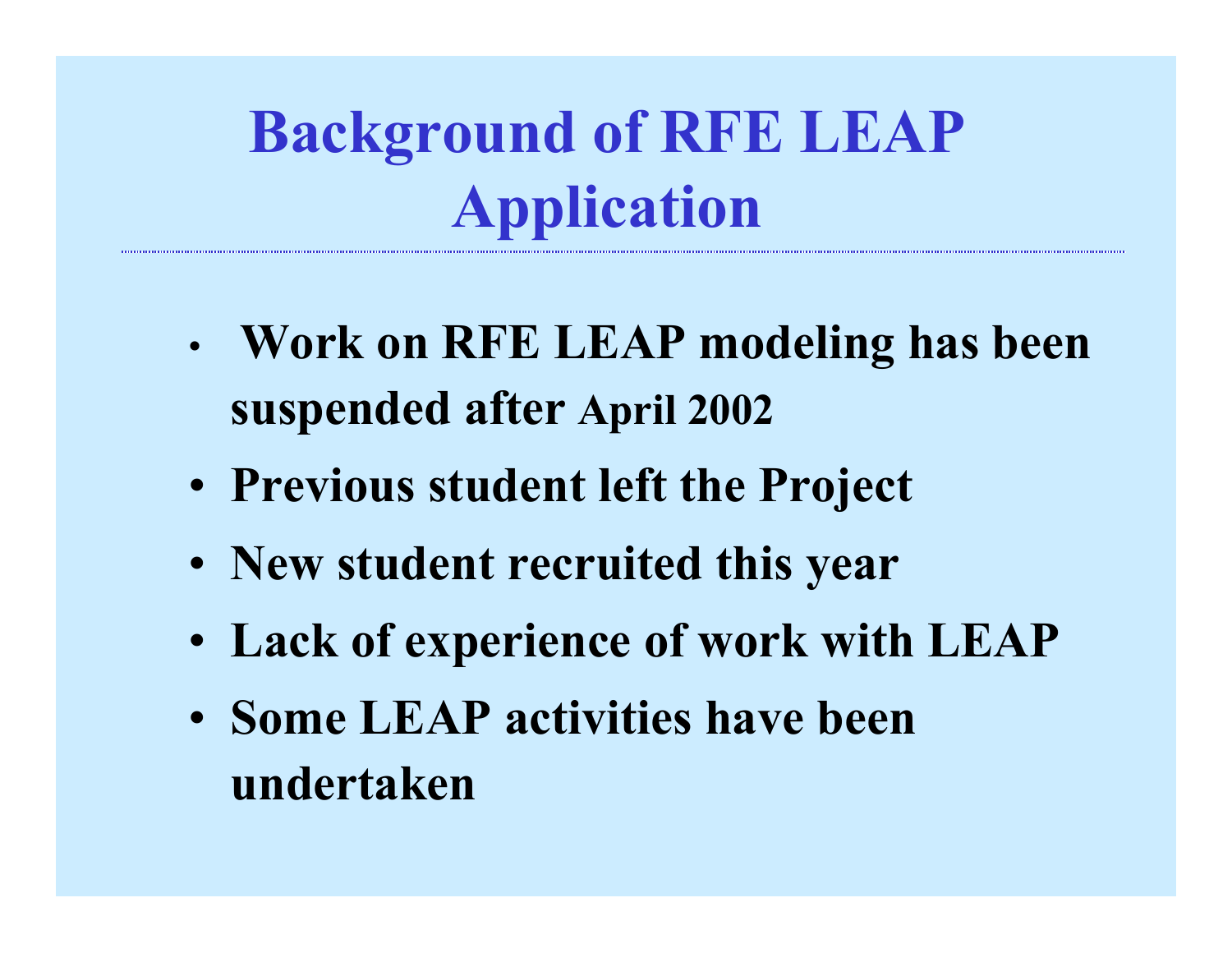# **Need of and Reasons for LEAP Application to the Far East**

- **poor situation with a long-term energy planning in the Far East**
- **poor planning results in poor vision of the prospects**
- • **limited long-term planning exists only in the electric power sector**
- **inadequate approach to setting general objectives for energy development. More exact, there is no decomposition of the general objectives to the level of quantitative assessment**
- • **Energy Security is popular, but still remains an abstract and qualitative idea**
- No good examples of ES comprehensive quantitative estimation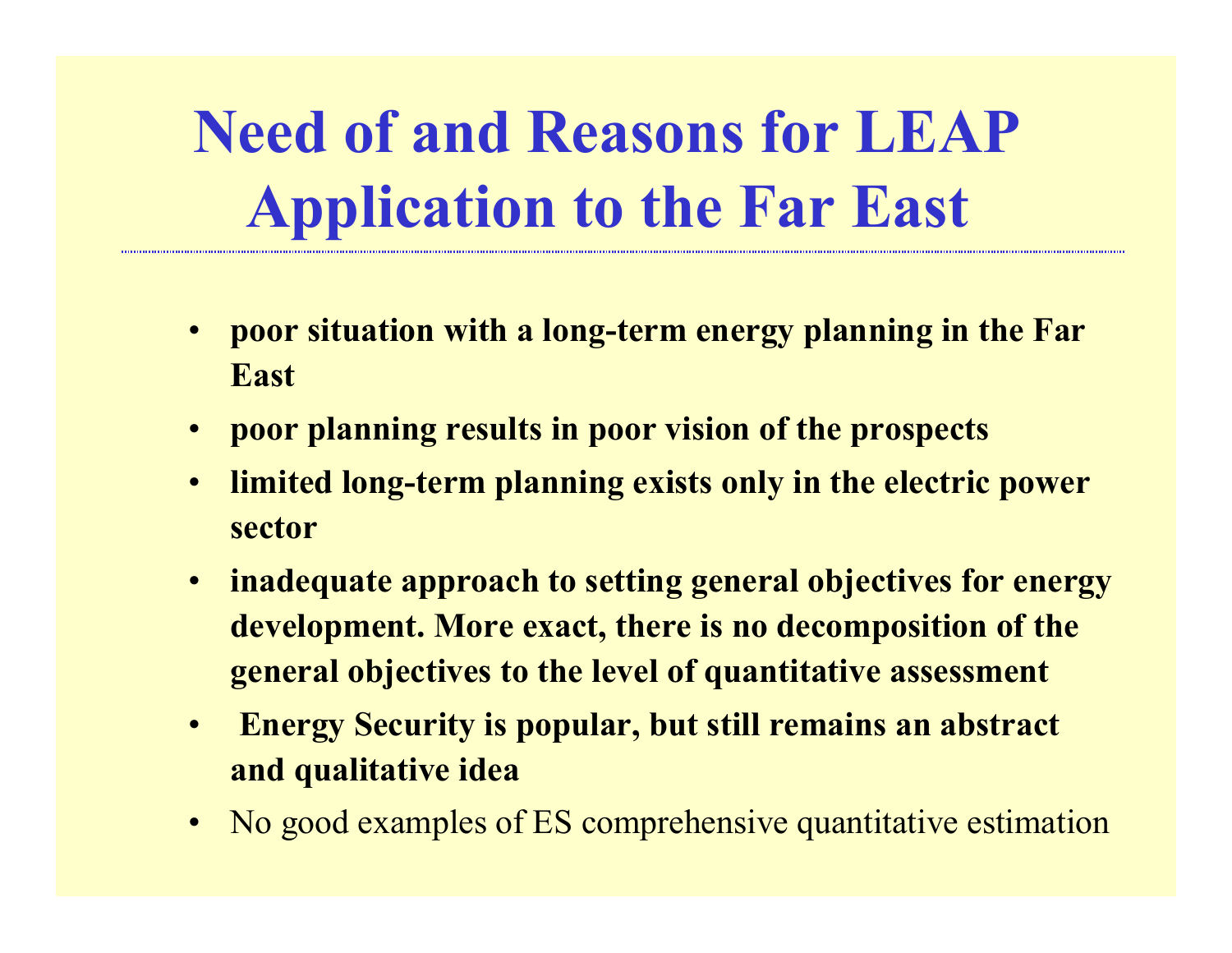# **Need of and Reasons for LEAP Application to the Far East**

- **Federal and local governments do not refer to longterm energy planning to assess the efficiency of possible policy decisions**
- **A comparative approach is not applied**
- • **Federal and local governments usually dispose of fairly generalized assessments of the impact of international energy cooperation in Northeast Asia**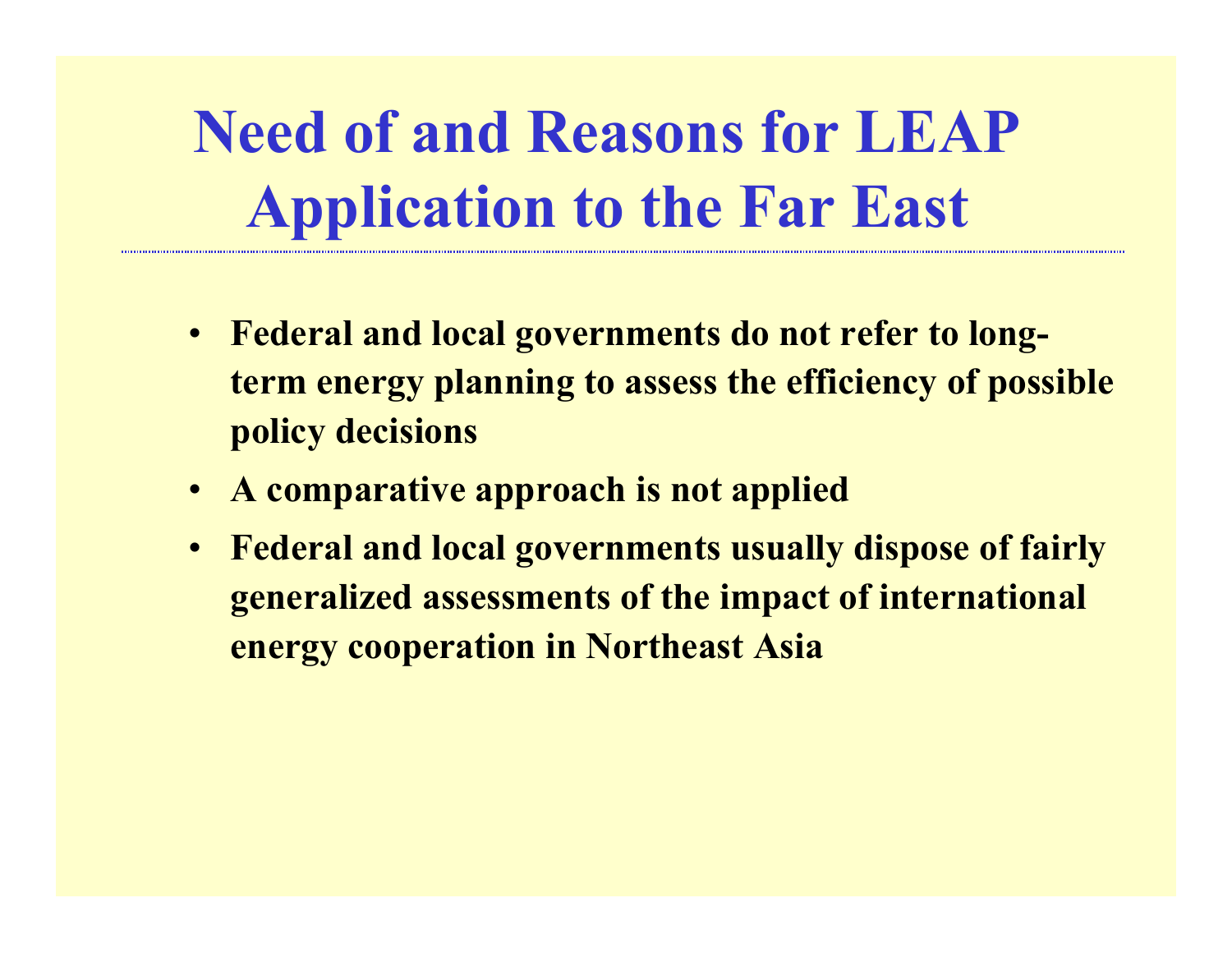# **Essential Questions on Regional Energy Development**

- **What is a reasonable energy demand by sector and by sources of energy?**
- **What is energy efficiency potential in the region's economy?**
- **What is the "cost" of energy saving in the region?**
- **Which energy infrastructure decisions are economically vital to meet energy demand?**
- **What effects could the region have from developing international energy trade?**
- **What could be global implications of the decisions in the energy infrastructure?**
- **What could be joint actions in the NEA region as a whole?**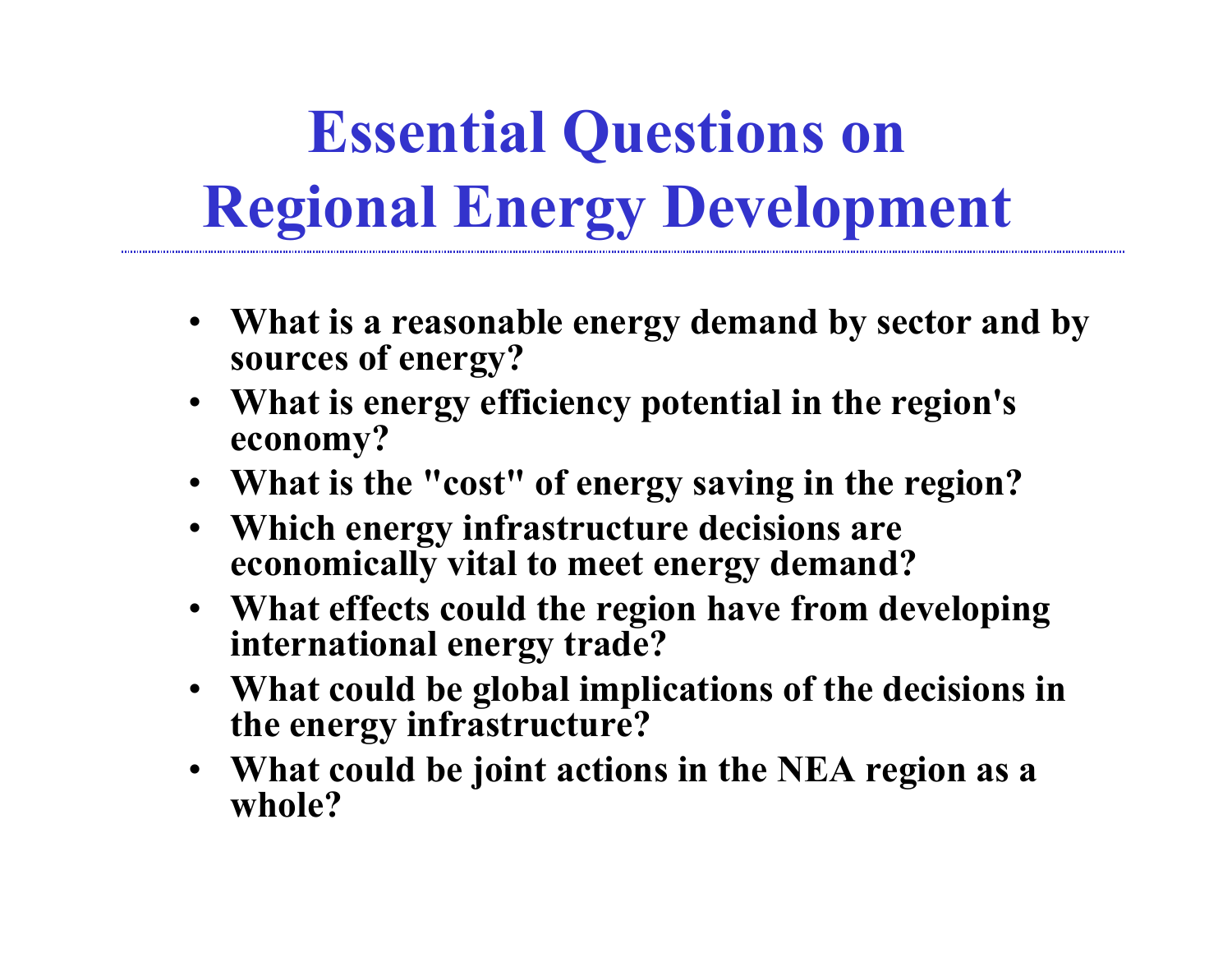**Basic Principles of LEAP Application to the Far East**

- **Energy planning should be determined by local priorities of the Far East energy development**
- **Energy planning should be oriented towards optimization of the energy policy measures**
- **Optimization should by guided by the comparative approach**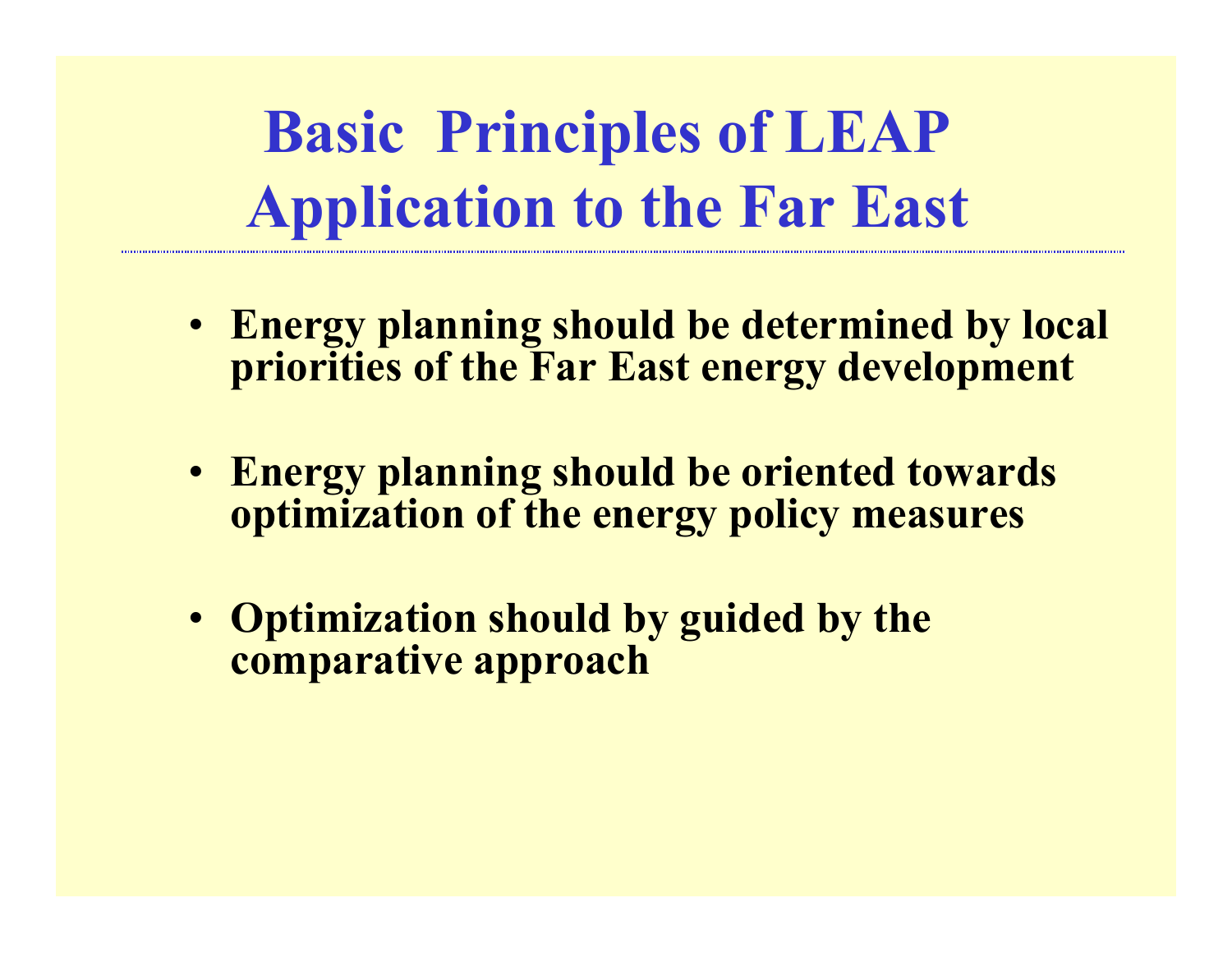**General Algorithm for Selecting Energy Policy**

- **identifying external (uncontrollable) assumptions for the development**
- **identifying internal (controllable) assumptions for the development**
- **assigning alternative priorities in energy development**
- **assigning alternative energy Scenarios**
- **optimizing alternative decisions on energy production and consumption under each Scenario**
- **differences in the Scenarios' effects is a basis for the selection of an effective energy policy**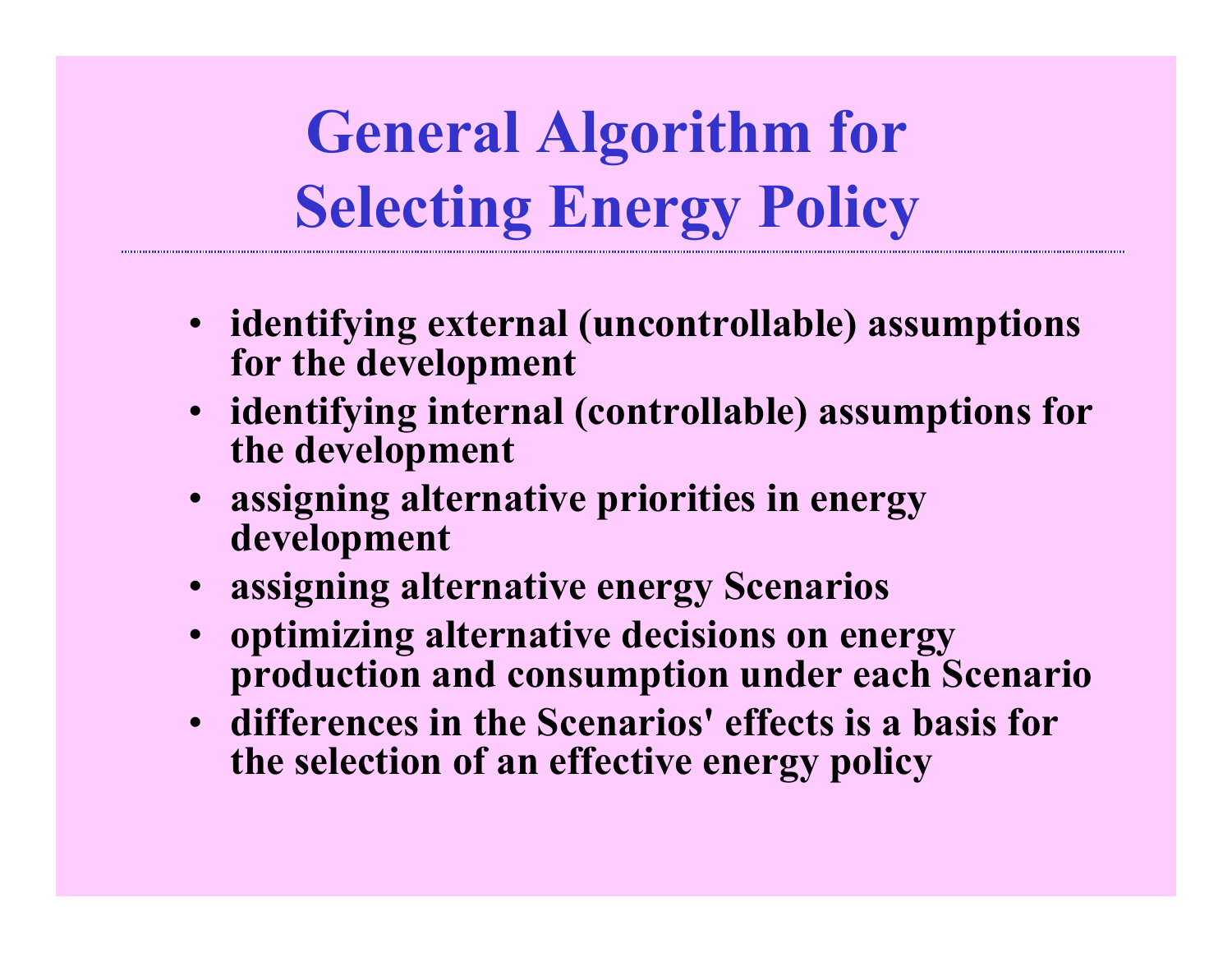- **population dynamics**
- •**economic growth dynamics**
- •**real incomes of the population**
- •**ruble exchange rate**
- •**general tax conditions**
- •**dynamics of world prices for oil**
- •**tendencies of energy demand in NEA countries**
- • **general principles of structural reforms in the electricity sector, gas industry, heat** sector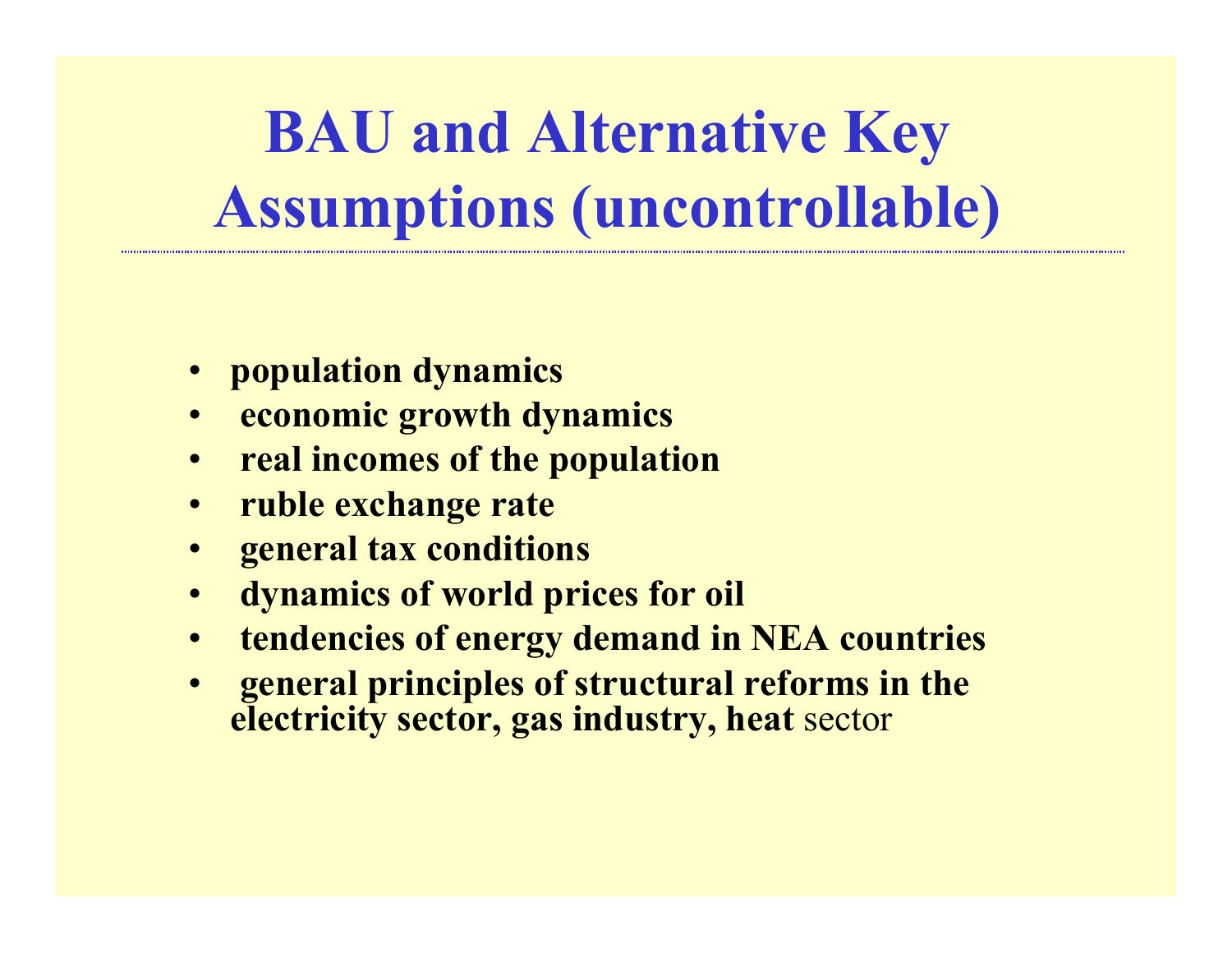| Assumptions                         | <b>BAU</b>                                                                                                 | Alternative                                                                                                                                                                                                                                                                                                    |
|-------------------------------------|------------------------------------------------------------------------------------------------------------|----------------------------------------------------------------------------------------------------------------------------------------------------------------------------------------------------------------------------------------------------------------------------------------------------------------|
|                                     |                                                                                                            |                                                                                                                                                                                                                                                                                                                |
| Energy<br>Development<br>Priorities | Sufficient Energy<br>Supply<br>Minimal Supply Costs<br>•Mitigation of Local<br><b>Environmental Impact</b> | <b>Sufficient Energy Supply</b><br><b>Energy Independence <math>\&amp;</math></b><br><b>Diversification</b><br><b>Energy Efficiency</b><br><b>Nitigation of Local</b><br><b>Environmental Impact</b><br><b>Global Environmental</b><br><b>Obligations</b><br><b>Example Prices for Energy</b><br><b>Supply</b> |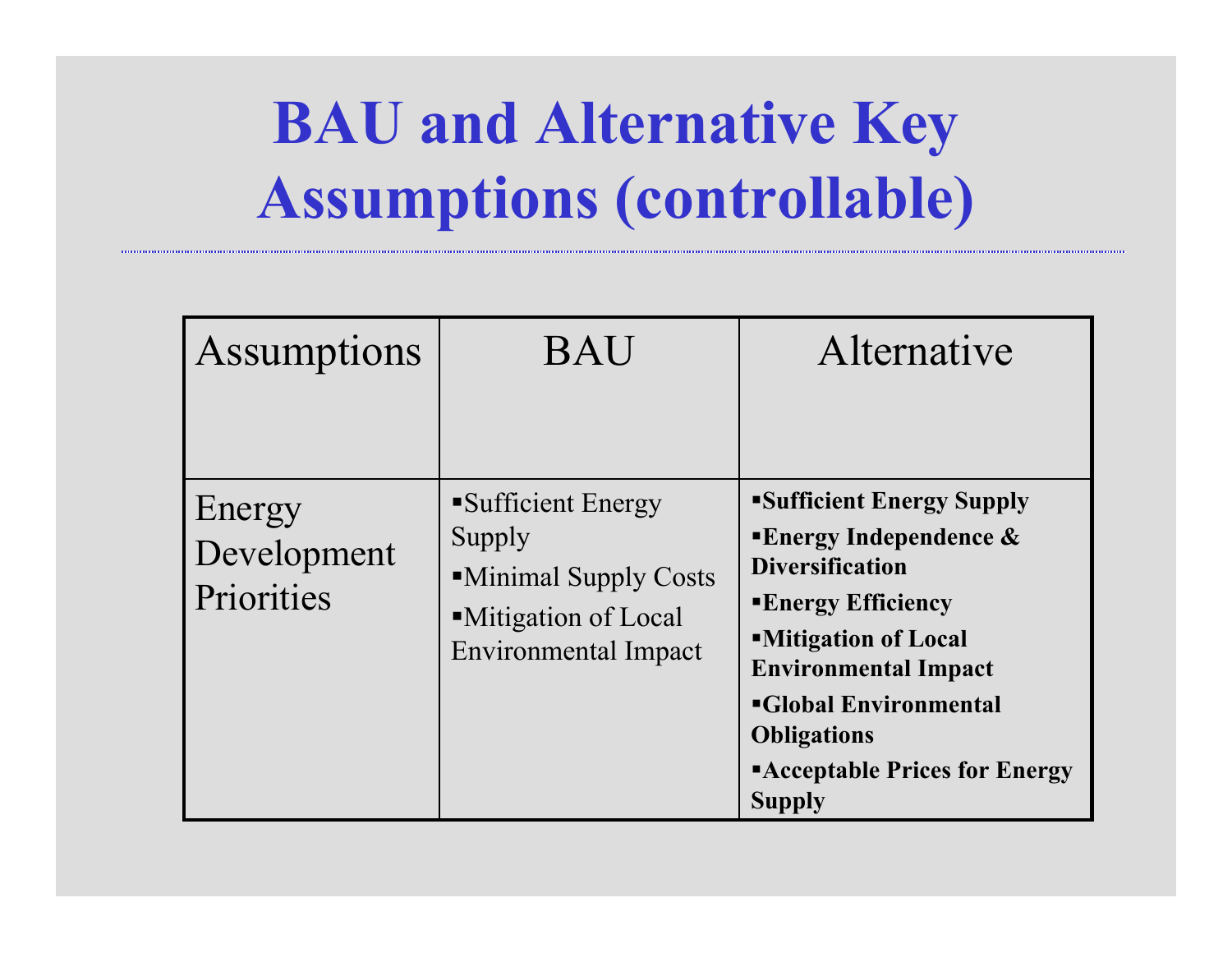| Assumptions                | <b>BAU</b>           | Alternative   |
|----------------------------|----------------------|---------------|
|                            |                      |               |
| Structural<br>reforms      | Restrained           | Advanced      |
| Investment<br>restrictions | Strict<br>(shortage) | Becoming soft |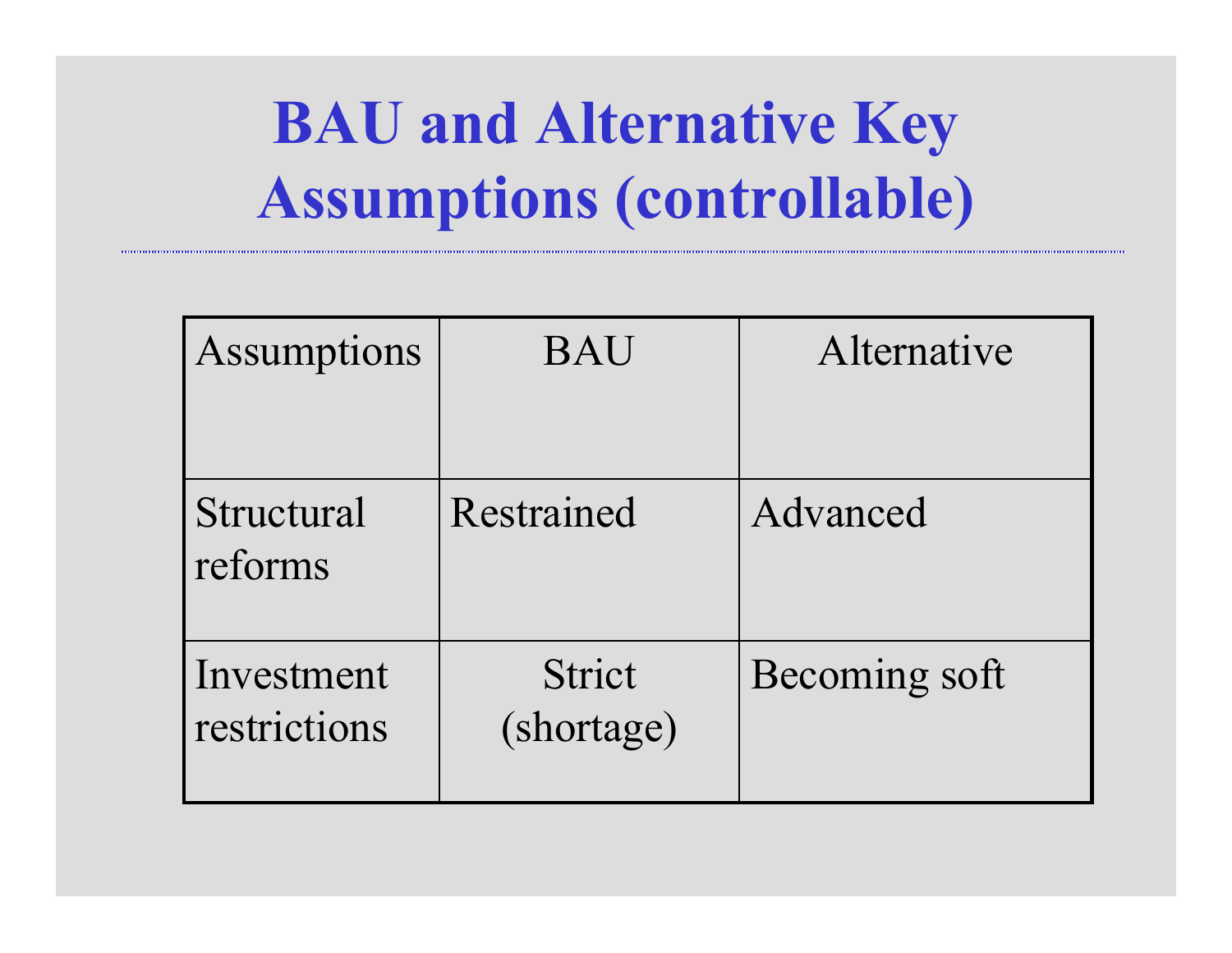| Assumptions                                                                                             | <b>BAU</b>     | Alternative                                                                                                                                  |
|---------------------------------------------------------------------------------------------------------|----------------|----------------------------------------------------------------------------------------------------------------------------------------------|
|                                                                                                         |                |                                                                                                                                              |
| Institutional<br>infrastructure of<br>cooperation in NEA<br>in the electricity, oil<br>$\&$ gas sectors | Underdeveloped | <b>Expanded and</b><br>advanced                                                                                                              |
| Development of<br>major<br>international<br>energy projects                                             | Sakhalin-1 & 2 | Sakhalin-1, 2, 3,<br>Chayandinskoye gas field,<br><b>International PNG</b><br>infrastructure;<br>International electricity<br>infrastructure |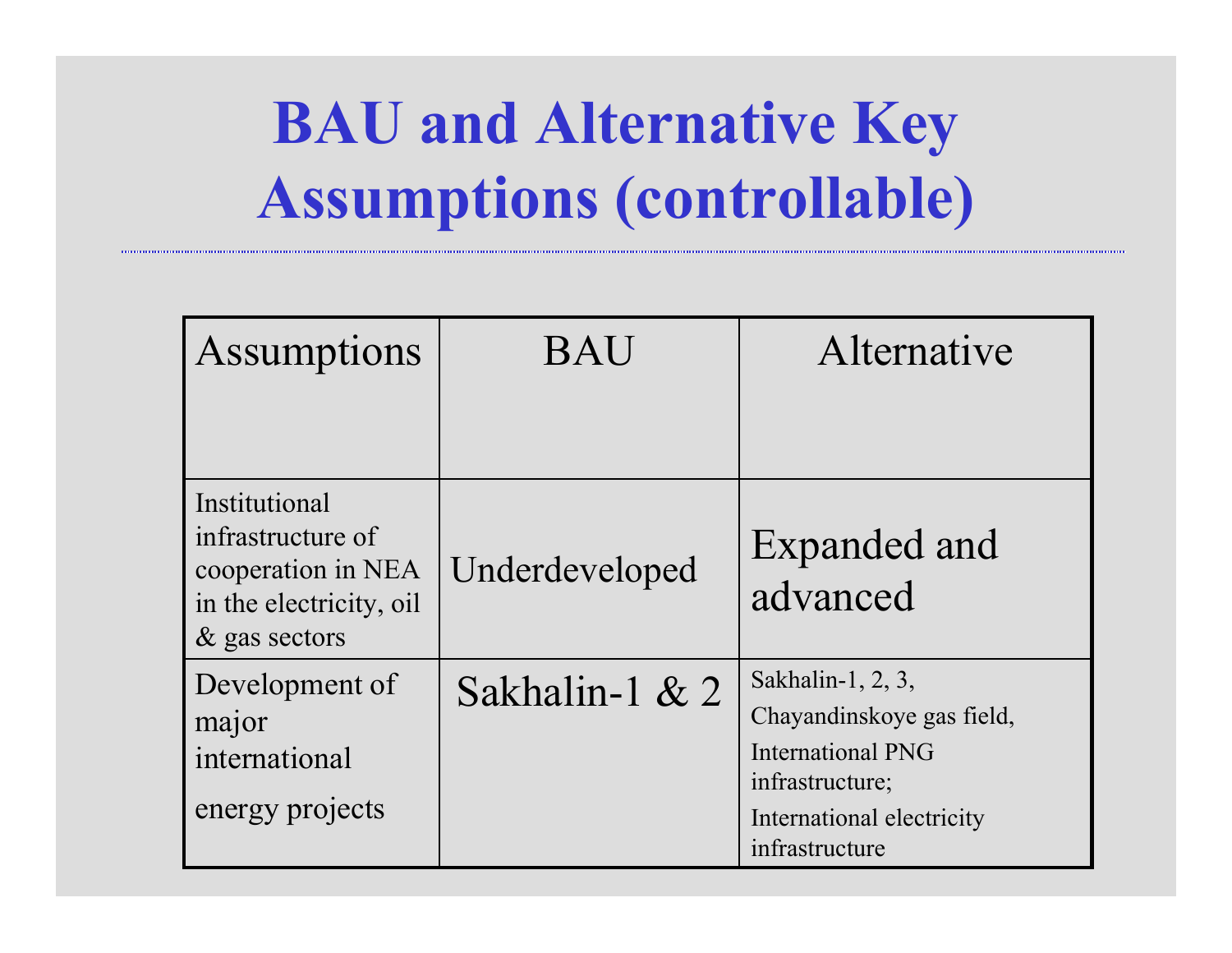| <b>Assumptions</b>             | <b>BAU</b> | Alternative                                                                                                 |
|--------------------------------|------------|-------------------------------------------------------------------------------------------------------------|
|                                |            |                                                                                                             |
| Energy<br>Efficiency<br>Policy | Passive    | Aggressive (focused on<br>electric & heat generation,<br>residential, commercial<br>and industrial sectors) |
| Environmental<br>Policy        | Soft       | <b>Becoming Strict</b><br><b>Global Climate Change</b><br>Targets                                           |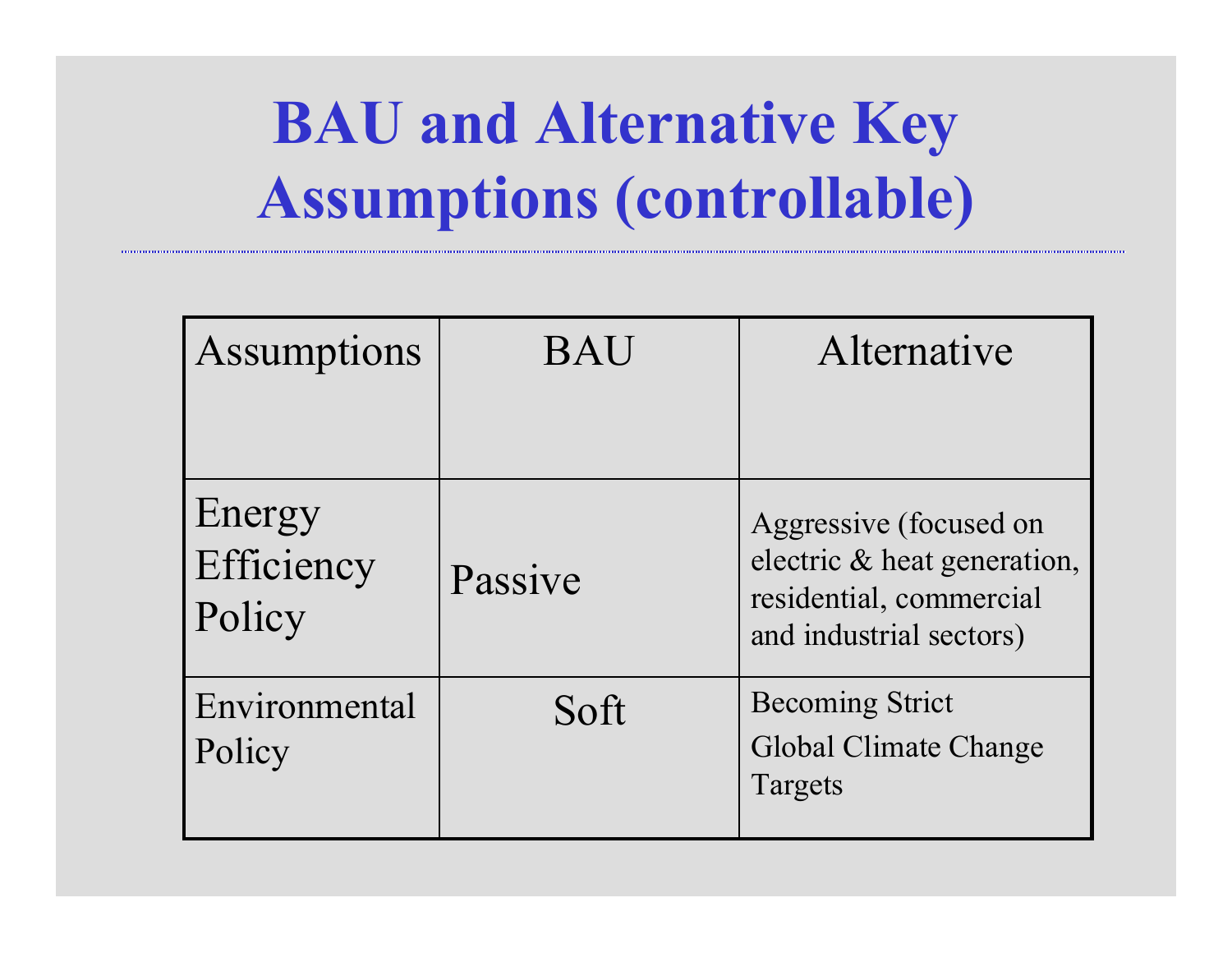### **Favorable Implications for NEA Issues**

- **"***Setting up Russian section of energy resources production in NEA"* **aimed at enhancing the region's self-sufficiency (primarily oil and natural gas)**
- *"Building up a new market for PNG"* **through the formation of international gas pipeline infrastructure**
- **"***Developing hydropower resources of the Far East***" as renewable energy sources**
- **"***Interconnection of electric power systems of NEA countries"* **(multiple effect of parallel operation, encouragement of competition)**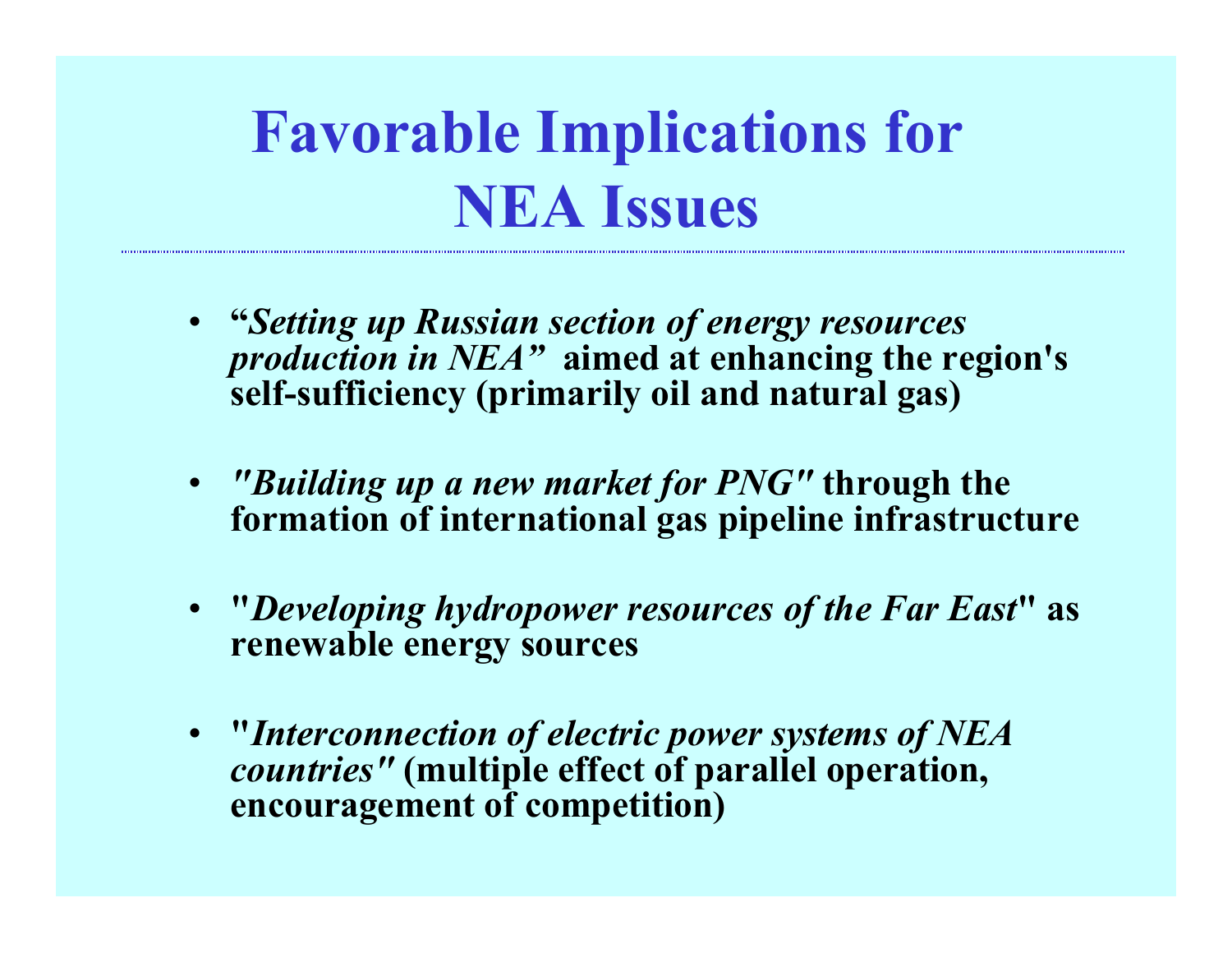#### **RFE LEAP Data set Collection**

**The LEAP methodology determined general structure of RFE data set:** 

- **Energy Demand Data set**
- **Energy Supply Data set**
- **Driving variables data set**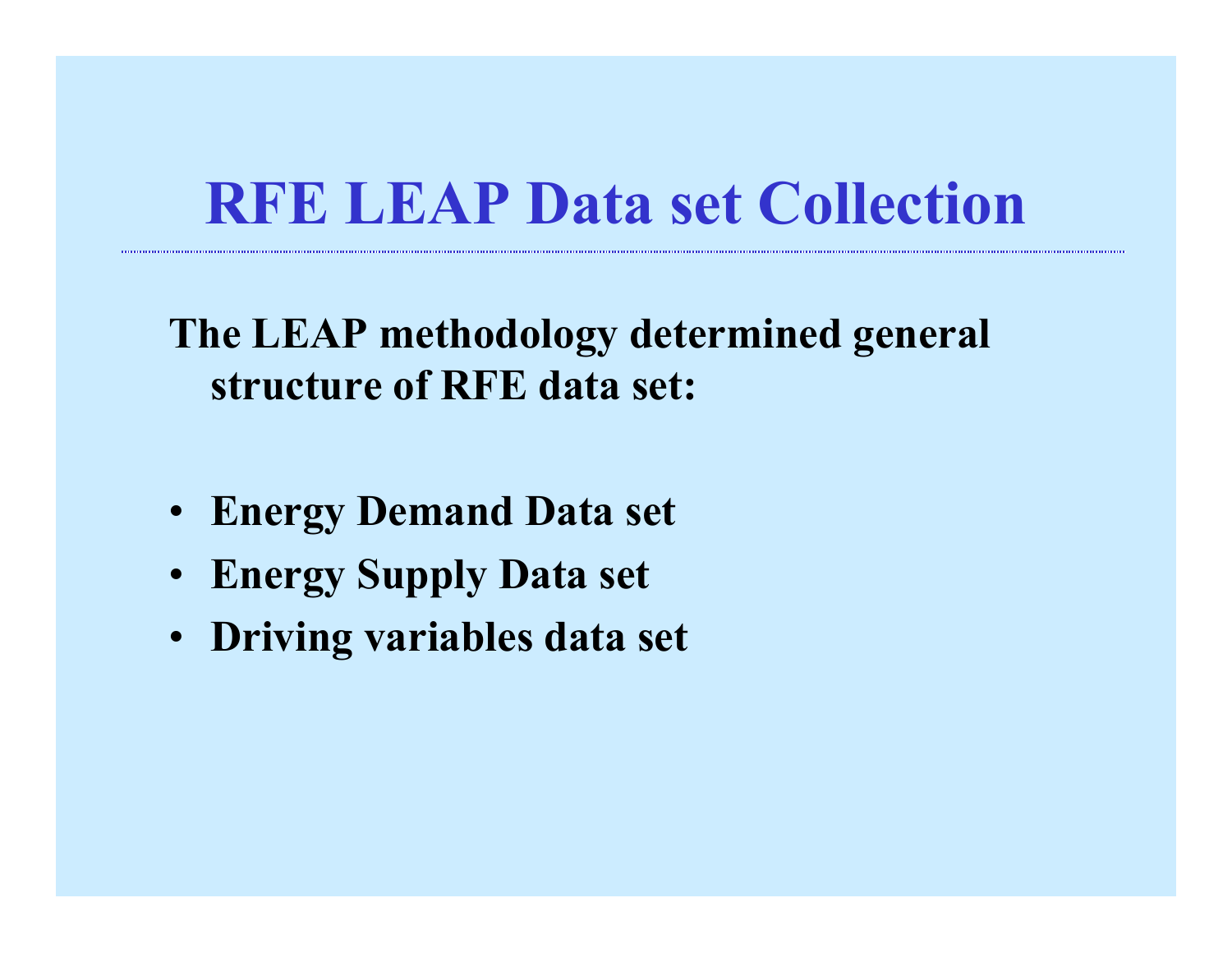#### Energy Supply Data Set (developed)

- •**reserves of energy**
- **coal industry**
- **oil and gas production**
- **oil refining**
- **electric power industry**
- **heat generation**
- **oil & gas pipeline infrastructure**
- **power network infrastructure**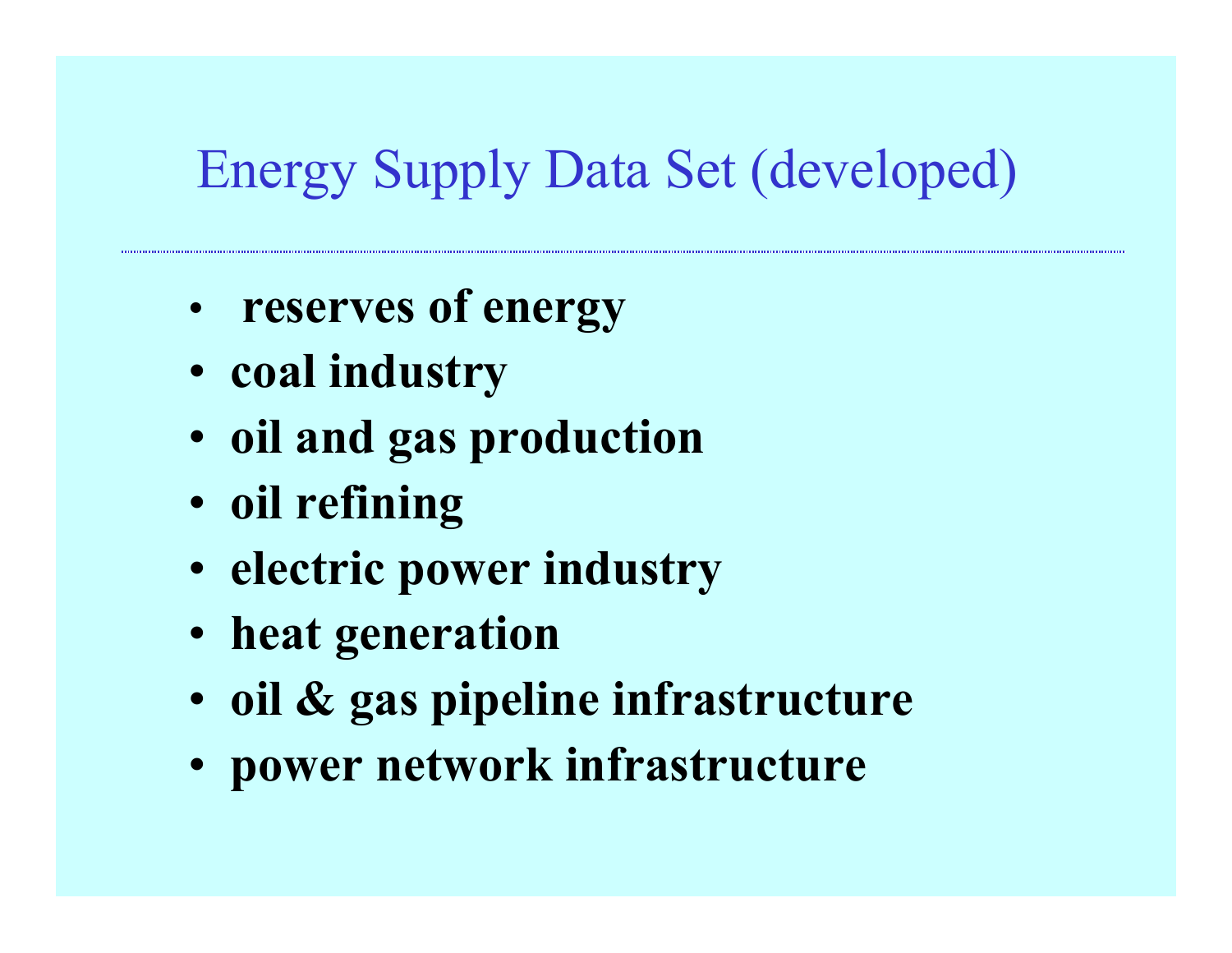### **Energy Demand Dataset**

- **There are 2** *problems encountered in gathering data***:**
- *Firstly***, since 1990 registration of energy balance of the Far East has been suspended**
- **The core problem is that statistical registration of the final energy consumption by sectors has been stopped since 1990. There is statistical registration by sectors only for electricity**
- *Secondly***, great changes have occurred in energy consumption over 10 years (because of profound economic recession). Possibility of using recent trends is limited, and the trends should be treated with care**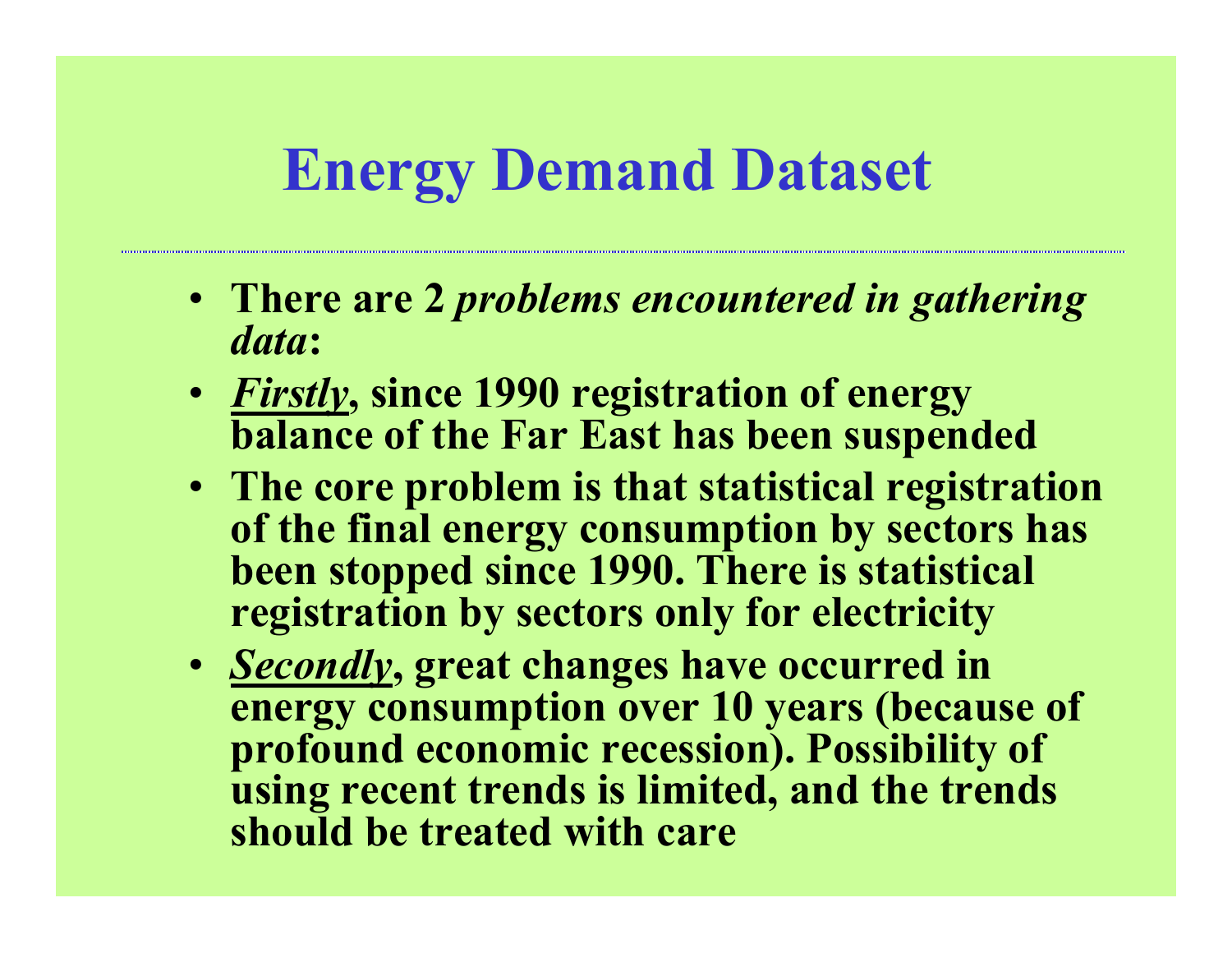#### **Energy Demand Data Collected**

- **The data on the production of fuels and fuels trade**
- **The data on total fuels consumption in the region**
- **Electricity balance**
- **Data on the amount of residential and public buildings**
- •• Limited data on energy intensity in the residential & commercial sector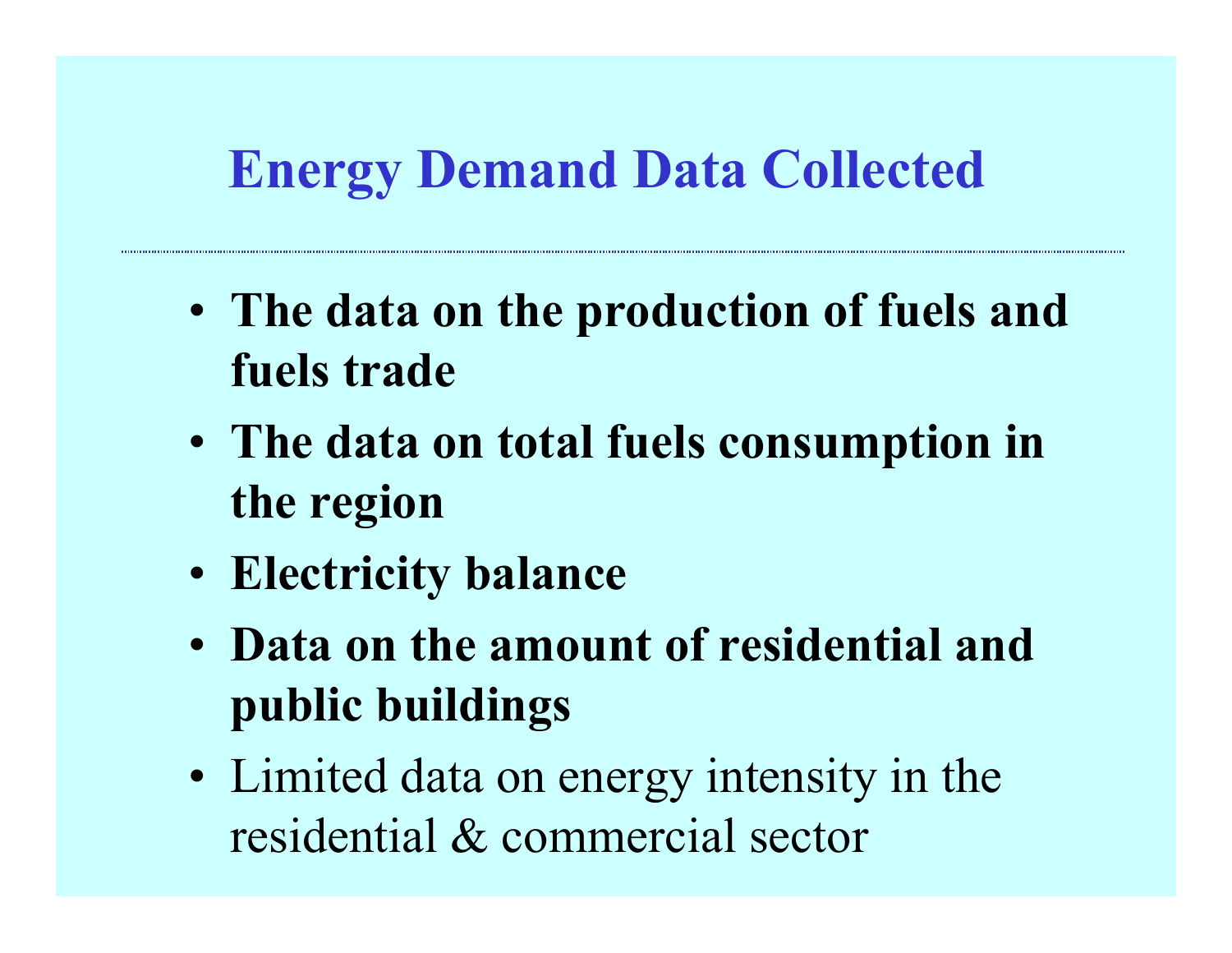#### **Energy Demand Data Collected**

- **Activity data for transport sector**
- **Limited data on energy intensity in the transport**
- **Limited activity data for industry**
- **Limited data on energy intensity in the industrial sector**